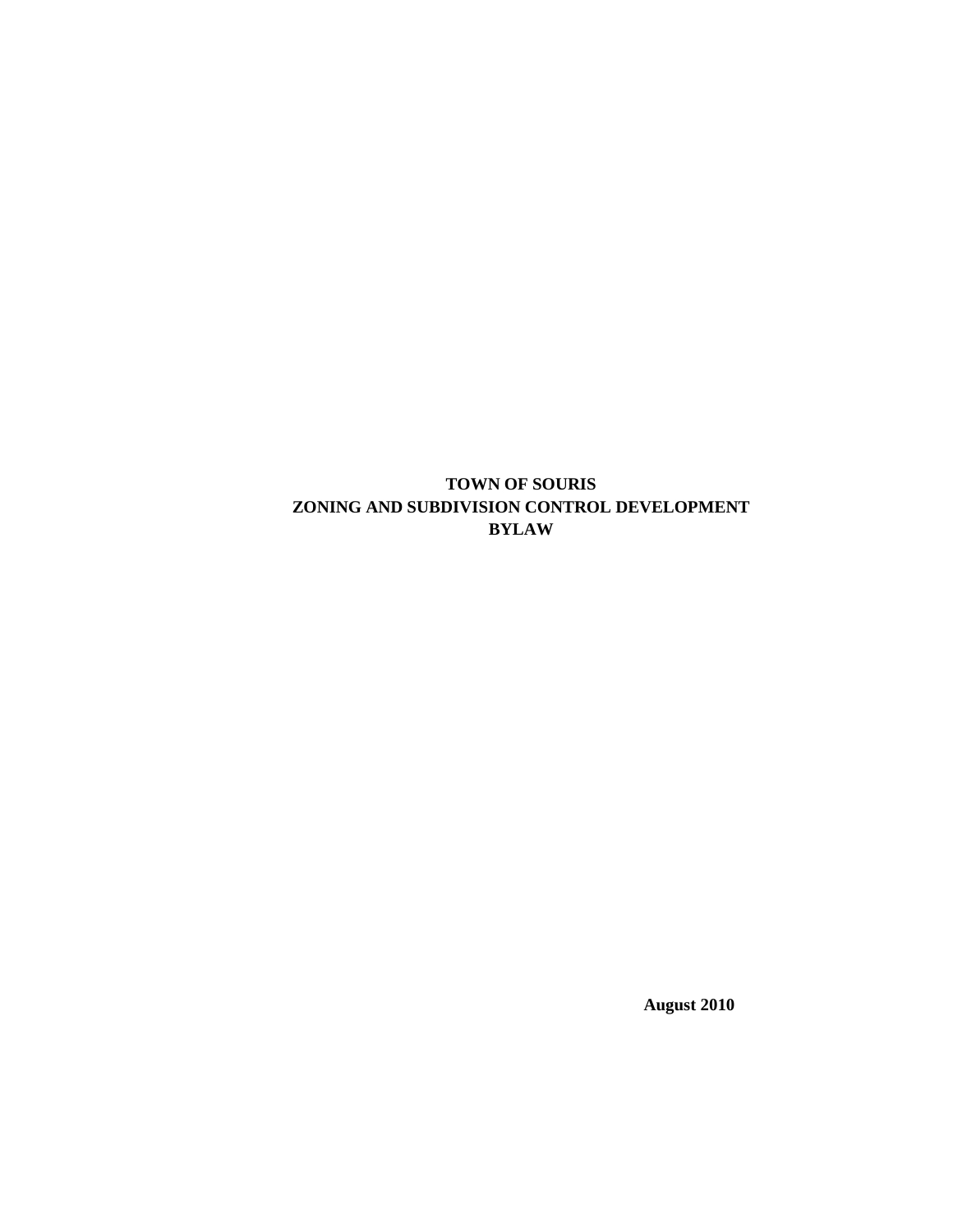## **SECTION #1- SCOPE**

| 1.1  | <b>Title</b>                                         | 1            |
|------|------------------------------------------------------|--------------|
| 1.2  | <b>Area Defined</b>                                  | 1            |
| 1.3  | <b>Scope</b>                                         | $\mathbf{1}$ |
| 1.4  | <b>Authority of Development Officer</b>              | 1            |
|      | <b>SECTION #2 - DEFINITIONS</b>                      | $2 - 14$     |
|      | <b>SECTION #3 - DEVELOPMENT ZONES</b>                | 15           |
| 3.1  | <b>Development Zones</b>                             | 15           |
| 3.2  | <b>Interpretation of Zone Boundaries</b>             | 15           |
| 3.3  | <b>Official Zoning Map</b>                           | 16           |
| 3.4  | <b>Certain Words</b>                                 | 16           |
| 3.5  | <b>Units of Measure</b>                              | 16           |
|      | <b>SECTION #4 - GENERAL PROVISIONS FOR ALL ZONES</b> | 17           |
| 4.1  | <b>Development Approval</b>                          | 17           |
| 4.2  | <b>Permit Application</b>                            | 18           |
| 4.3  | <b>Payment of Fees</b>                               | 18           |
| 4.4  | <b>Development Permit</b>                            | 18           |
| 4.5  | <b>Site Plan</b>                                     | 18           |
| 4.6  | <b>Conditions on Permits</b>                         | 19           |
| 4.7  | <b>Development Agreement</b>                         | 19           |
| 4.8  | <b>Existing Non-Conforming Lots</b>                  | 19           |
| 4.9  | <b>Lot Frontage</b>                                  | 20           |
| 4.10 | <b>Existing Non-Conforming Buildings</b>             | 20           |
| 4.11 | <b>Other Information</b>                             | 20           |
| 4.12 | <b>Access</b>                                        | 21           |
| 4.13 | <b>Entranceway Permit</b>                            | 21           |
| 4.14 | <b>Sight Distance</b>                                | 21           |
| 4.15 | <b>Development Restrictions</b>                      | 21           |
| 4.16 | <b>Main Building</b>                                 | 22           |
| 4.17 | <b>Accessibility/Barrier Free Design</b>             | 22           |
| 4.18 | <b>Mixed Use</b>                                     | 22           |
| 4.19 | Yards                                                | 22           |
| 4.20 | <b>Construction Plans</b>                            | 23           |
| 4.21 | <b>Other Requirements</b>                            | 23           |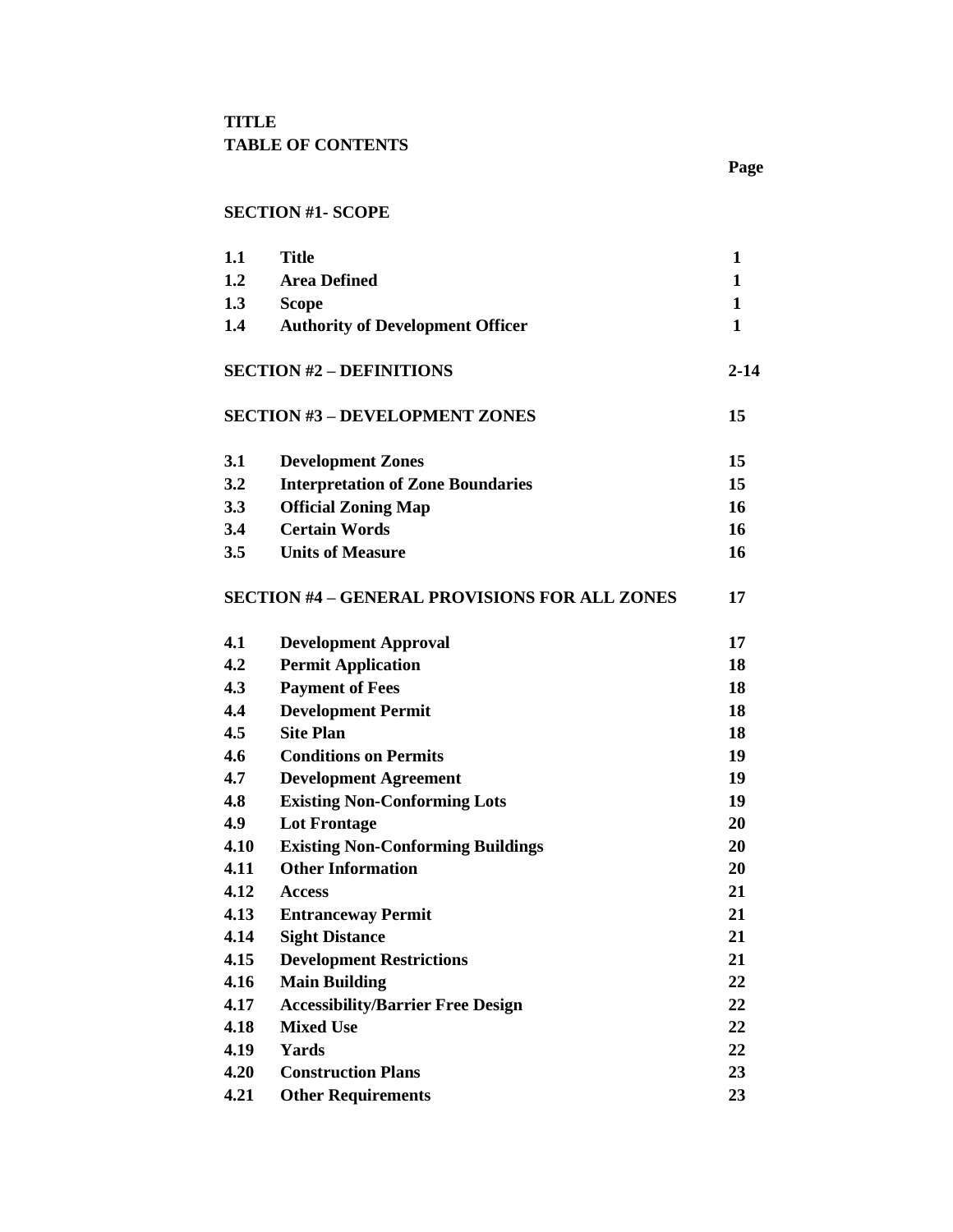| 4.22 | <b>Site Work</b>                                      | 23 |
|------|-------------------------------------------------------|----|
| 4.23 | <b>Authorization for Inspection</b>                   | 23 |
| 4.24 | <b>Accessory Structures</b>                           | 23 |
| 4.25 | <b>Garden Suites</b>                                  | 24 |
| 4.26 | <b>In-Law Suites</b>                                  | 25 |
| 4.27 | <b>Permits Posted</b>                                 | 26 |
| 4.28 | <b>Moving of Buildings</b>                            | 26 |
| 4.29 | <b>Height Regulations</b>                             | 26 |
| 4.30 | <b>Intersection Triangle</b>                          | 26 |
| 4.31 | <b>Permitted Uses in All Zones</b>                    | 27 |
| 4.32 | <b>Construction Accordance with Application</b>       | 27 |
| 4.33 | <b>Denying Permits</b>                                | 27 |
| 4.34 | <b>Underground Petroleum Storage Tanks</b>            | 27 |
| 4.35 | <b>Outdoor Swimming Pools</b>                         | 28 |
| 4.36 | <b>Surveys Required</b>                               | 28 |
| 4.37 | <b>Certificate of Compliance</b>                      | 28 |
| 4.38 | <b>Subdividing of Attached Buildings</b>              | 29 |
| 4.39 | <b>Grade of Site</b>                                  | 29 |
| 4.40 | Landscaping                                           | 30 |
| 4.41 | <b>Petroleum Storage</b>                              | 30 |
| 4.42 | <b>Non-Conforming Uses</b>                            | 30 |
| 4.43 | <b>Businesses in Residential Zones</b>                | 31 |
| 4.44 | <b>Special Requirements for Semi-Detached, Row or</b> |    |
|      | <b>Town House Dwellings</b>                           | 32 |
| 4.45 | <b>Maximum Lot Coverage</b>                           | 32 |
| 4.46 | <b>Recreational Trailers or Vehicles</b>              | 32 |
| 4.47 | <b>Mobile Homes</b>                                   | 32 |
| 4.48 | <b>Bed and Breakfast</b>                              | 32 |
|      |                                                       |    |
|      | <b>SECTION #5 - WIND ENERGY SYSTEMS</b>               | 34 |
| 5.1  | <b>Definitions</b>                                    | 34 |
| 5.2  | <b>Permitted Use</b>                                  | 35 |
| 5.3  | <b>Development Permits and Agreements</b>             | 35 |
| 5.4  | <b>Shared Wind Energy Systems</b>                     | 36 |
| 5.5  | <b>Wall or Roof-Mounted Systems</b>                   | 36 |
| 5.6  | <b>Wind Turbine Tower Height</b>                      | 36 |
| 5.7  | <b>Setback</b>                                        | 36 |
| 5.8  | <b>Noise</b>                                          | 37 |
| 5.9  | <b>Shadow Flicker</b>                                 | 37 |
| 5.10 | <b>Number of Turbines</b>                             | 37 |
| 5.11 | <b>Compliance with Canadian Building Code</b>         | 37 |
| 5.12 | <b>Compliance with Air Traffic Safety Regulations</b> | 38 |
| 5.13 | <b>Compliance with Existing Electric Codes</b>        | 38 |
|      |                                                       |    |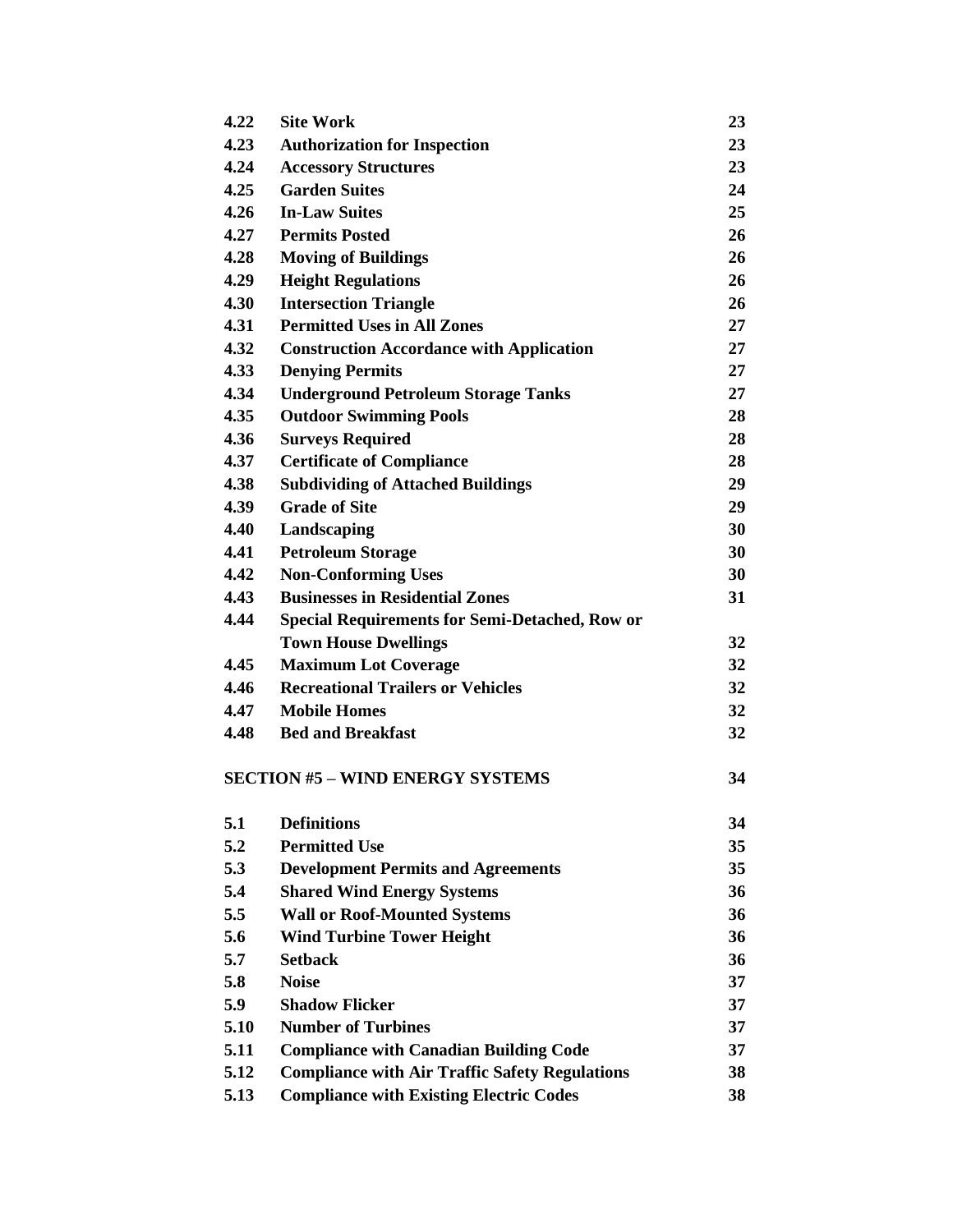| 5.14 | <b>Utility Notification</b>                         | 38 |
|------|-----------------------------------------------------|----|
| 5.15 | <b>Abandonment or Decommissioning</b>               | 38 |
| 5.16 | <b>Application Requirements</b>                     | 39 |
| 5.17 | <b>Design Requirements</b>                          | 40 |
| 5.18 | <b>Certification and Design</b>                     | 40 |
| 5.19 | <b>Approvals</b>                                    | 41 |
| 5.20 | <b>Severability</b>                                 | 41 |
|      | <b>SECTION #6 - SIGNAGE</b>                         | 42 |
| 6.1  | <b>Signage</b>                                      | 42 |
| 6.2  | <b>General</b>                                      | 42 |
| 6.3  | <b>Maintenance</b>                                  | 42 |
| 6.4  | <b>Number of Signs</b>                              | 43 |
| 6.5  | <b>Signs Permitted in all Zones</b>                 | 43 |
| 6.6  | <b>Signs Prohibited in all Zones</b>                | 44 |
| 6.7  | <b>Fascia Signs</b>                                 | 45 |
| 6.8  | <b>Projecting Signs</b>                             | 45 |
| 6.9  | <b>Free-Standing Signs</b>                          | 46 |
| 6.10 | <b>Canopies or Awnings</b>                          | 47 |
| 6.11 | <b>Sandwich Signs</b>                               | 47 |
| 6.12 | <b>Signs for Sports Fields and Outdoor Stadiums</b> | 47 |
|      | <b>SECTION #7 - PARKING REQUIREMENTS</b>            | 48 |
| 7.1  | <b>Preamble</b>                                     | 48 |
| 7.2  | <b>Parking Requirements</b>                         | 48 |
| 7.3  | <b>Additional Parking Spaces</b>                    | 49 |
| 7.4  | <b>Other Requirements</b>                           | 49 |
| 7.5  | <b>Loading Zones</b>                                | 50 |
| 7.6  | <b>Waiver of Commercial Parking Requirements</b>    | 50 |
|      | <b>SECTION #8 - MINI-HOME COURT ZONE (RM1)</b>      | 51 |
| 8.1  | <b>General</b>                                      | 51 |
| 8.2  | <b>Permitted Uses</b>                               | 51 |
| 8.3  | <b>Lot Requirements</b>                             | 52 |
| 8.4  | <b>Other Requirements</b>                           | 52 |
|      | SECTION #9 - SINGLE FAMILY RESIDENTIAL ZONE (R1)    | 54 |
| 9.1  | <b>General</b>                                      | 54 |
| 9.2  | <b>Permitted Uses</b>                               | 54 |
| 9.3  | <b>Special Permit Uses</b>                          | 54 |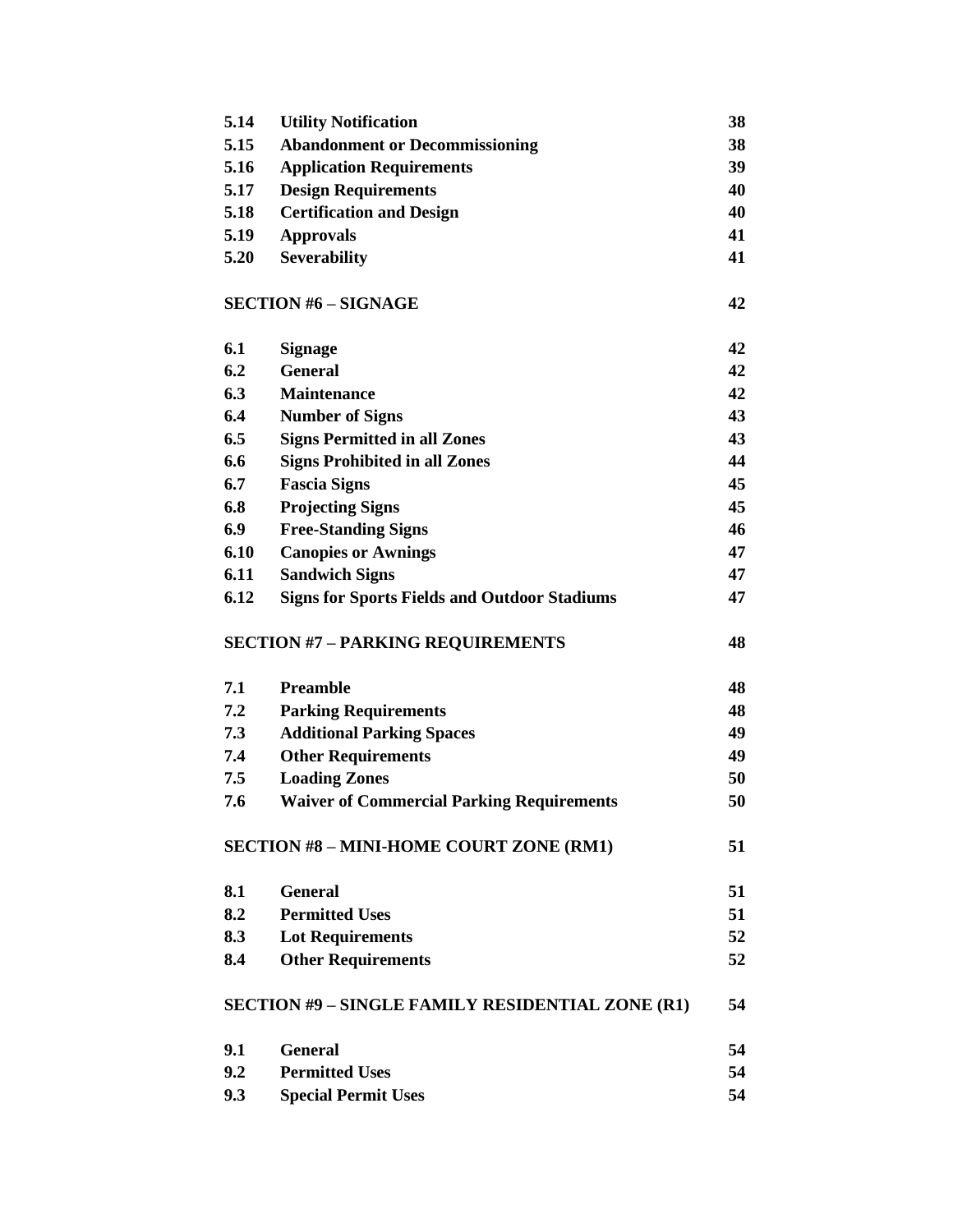| 9.4   | <b>Servicing</b>                                  | 54 |
|-------|---------------------------------------------------|----|
| 9.5   | <b>Lot Requirements</b>                           | 54 |
|       |                                                   |    |
|       | SECTION #10 - TWO-FAMILY RESIDENTIAL ZONE (R2)    | 56 |
| 10.1  | <b>General</b>                                    | 56 |
| 10.2  | <b>Permitted Uses</b>                             | 56 |
| 10.3  | <b>Special Permit Uses</b>                        | 56 |
| 10.4  | <b>Servicing</b>                                  | 56 |
| 10.5  | <b>Lot Requirements</b>                           | 56 |
|       | <b>SECTION #11 - MULTIPLE FAMILY RESIDENTIAL</b>  |    |
|       | ZONE (R3)                                         | 58 |
| 11.1  | <b>General</b>                                    | 58 |
| 11.2  | <b>Permitted Uses</b>                             | 58 |
| 11.3  | <b>Special Permit Uses</b>                        | 58 |
| 11.4  | <b>Servicing</b>                                  | 58 |
| 11.5  | <b>Lot Requirements</b>                           |    |
|       |                                                   |    |
|       | <b>SECTION #12 - GENERAL COMMERCIAL ZONE (C1)</b> | 60 |
| 12.1  | <b>General</b>                                    | 60 |
| 12.2  | <b>Permitted Uses</b>                             | 60 |
| 12.3  | <b>Special Permit Uses</b>                        | 60 |
| 12.4  | <b>Lot Requirements</b>                           | 60 |
| 12.5  | <b>Fire-Rated Buildings</b>                       | 61 |
| 12.6  | <b>Special Requirements: Commercial Zones</b>     |    |
|       | <b>Adjacent to Residential Zones</b>              | 61 |
| 12.7  | <b>Dwellings in Commercial Buildings</b>          | 62 |
| 12.8  | <b>Transient or Temporary Commercial Permits</b>  | 62 |
| 12.9  | <b>Automobile Service Station</b>                 | 63 |
| 12.10 | <b>Multiple Family Dwellings</b>                  | 63 |
| 12.11 | <b>Parking in Front of Building</b>               | 63 |
|       | <b>SECTION #13 - HERITAGE DISTRICT ZONE (HD)</b>  | 64 |
| 13.1  | <b>General</b>                                    | 64 |
| 13.2  | <b>Special Requirements - Building Facades</b>    | 64 |
| 13.3  | <b>New Buildings/Building Conversions</b>         | 64 |
| 13.4  | <b>Building Demolition or Moving</b>              | 64 |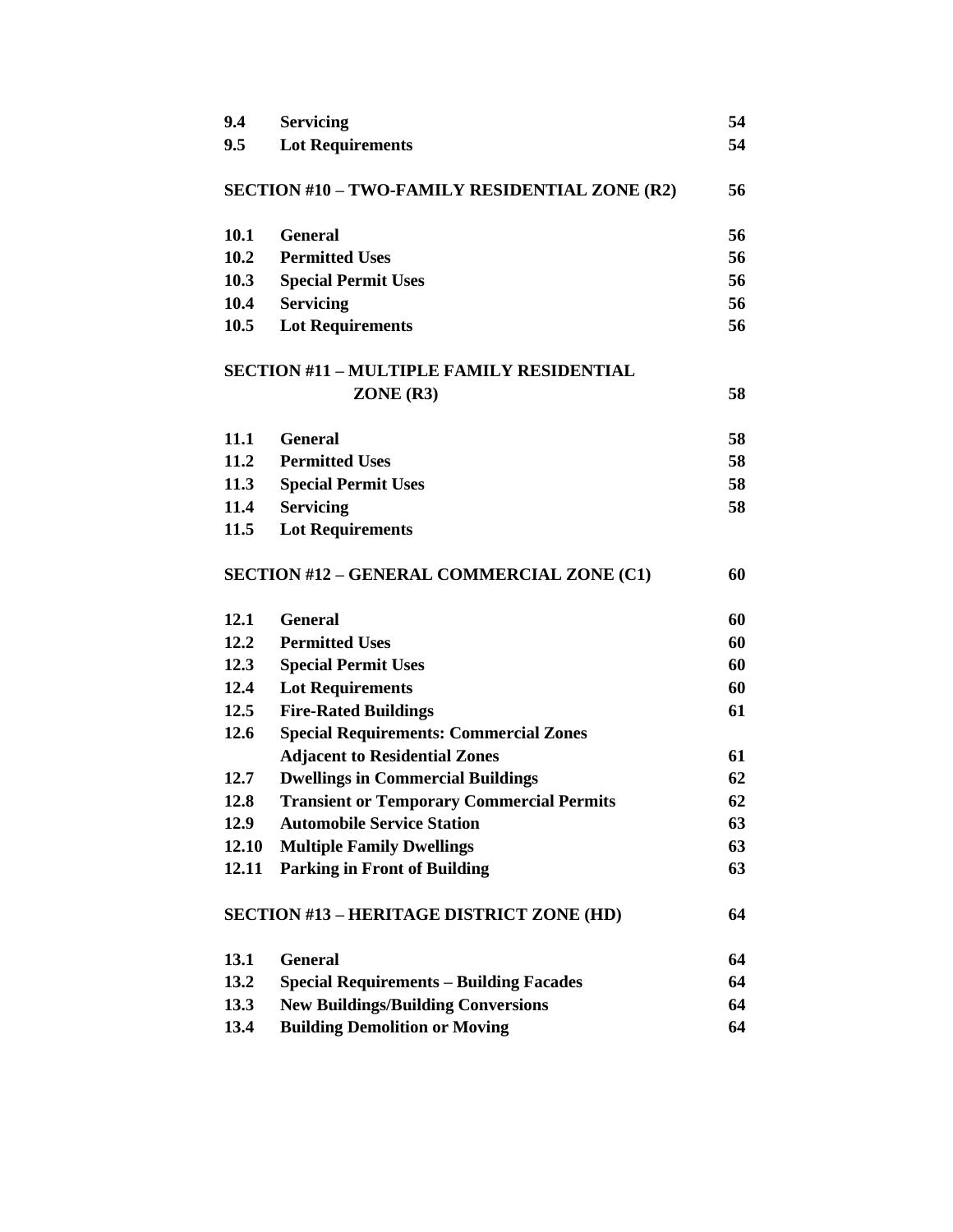## **SECTION #14 – INDUSTRIAL ZONE (M1) 65**

| 14.1 | <b>General</b>                                           | 65 |
|------|----------------------------------------------------------|----|
| 14.2 | <b>Permitted Uses</b>                                    | 65 |
| 14.3 | <b>Special Permit Uses</b>                               | 65 |
| 14.4 | <b>Lot Requirements</b>                                  | 66 |
| 14.5 | <b>Exceptions to Maximum Building Height</b>             | 66 |
| 14.6 | <b>Special Requirements: Industrial Zone Adjacent</b>    |    |
|      | to Residential Zones                                     | 66 |
| 14.7 | <b>Servicing</b>                                         | 66 |
| 14.8 | <b>Environmental Impact Assessment</b>                   | 67 |
|      | <b>SECTION #15 - AGRICULTURAL RESERVE ZONE (A1)</b>      | 68 |
| 15.1 | <b>General</b>                                           | 68 |
| 15.2 | <b>Permitted Uses</b>                                    | 68 |
| 15.3 | <b>Lot Requirements</b>                                  | 68 |
| 15.4 | <b>Intensive Livestock Operations</b>                    | 68 |
|      | <b>SECTION #16 - RECREATION AND OPEN SPACE ZONE (01)</b> | 70 |
| 16.1 | <b>General</b>                                           | 70 |
| 16.2 | <b>Permitted Uses</b>                                    | 70 |
| 16.3 | <b>Lot Requirements</b>                                  | 70 |
|      | <b>SECTION #17 - PUBLIC SERVICE AND INSTITUTIONAL</b>    |    |
|      | ZONE (PSI)                                               | 71 |
| 17.1 | <b>General</b>                                           | 71 |
| 17.2 | <b>Permitted Uses</b>                                    | 71 |
| 17.3 | <b>Lot Requirements</b>                                  | 71 |
| 17.4 | <b>Parking in Front Yard</b>                             | 71 |
|      | <b>SECTION #18 - ENVIRONMENTAL RESERVE ZONE (02)</b>     | 72 |
| 18.1 | <b>General</b>                                           | 72 |
| 18.2 | <b>Permitted Uses</b>                                    | 72 |
| 18.3 | <b>Zone Boundaries</b>                                   | 72 |
| 18.4 | <b>Zone Requirements</b>                                 | 72 |
| 18.5 | <b>Variances</b>                                         | 72 |
| 18.6 | <b>Construction Permitted on Sand Dunes</b>              | 73 |
| 18.7 | <b>Setbacks - Erosion Factors</b>                        | 73 |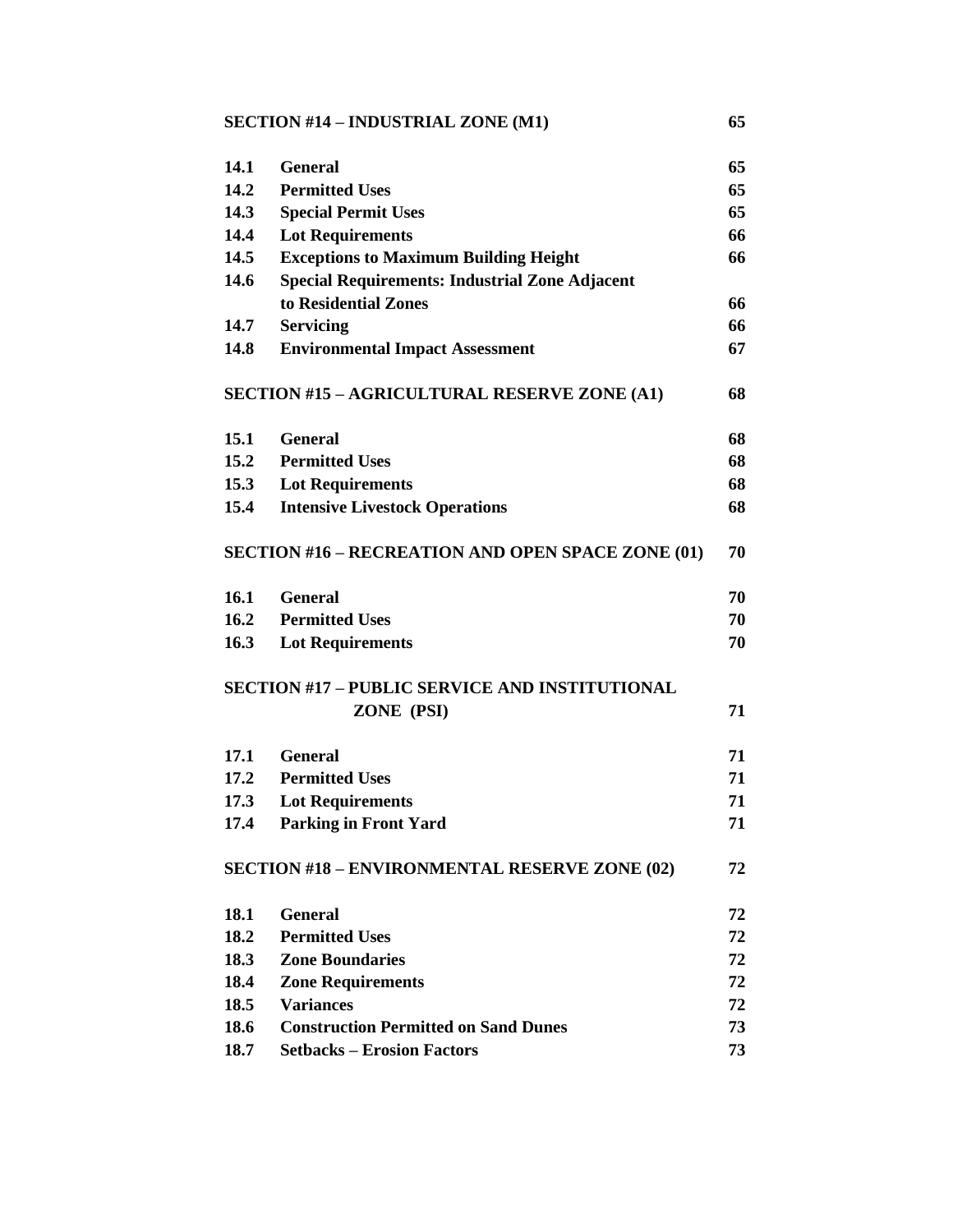|             | <b>SECTION #19 - WELLFIELD PROTECTION ZONES</b>         | 75 |
|-------------|---------------------------------------------------------|----|
| <b>19.1</b> | <b>General</b>                                          | 75 |
| 19.2        | <b>Development</b>                                      | 75 |
|             | <b>SECTION #20 - MINOR VARIANCE</b>                     | 80 |
| 20.1        | <b>Minor Variance</b>                                   | 80 |
|             | <b>SECTION #21 - AMENDMENTS</b>                         | 81 |
| 21.1        | <b>Application for Amendment</b>                        | 81 |
| 21.2        | <b>Application for Re-Zoning</b>                        | 81 |
| 21.3        | <b>Amendment Fee</b>                                    | 81 |
| 21.4        | <b>Notice to Property Owners</b>                        | 81 |
| 21.5        | <b>Council's Review</b>                                 | 82 |
| 21.6        | <b>Public Meeting</b>                                   | 82 |
|             | <b>SECTION #22 - GENERAL PROVISIONS FOR SUBDIVIDING</b> |    |
|             | <b>LAND</b>                                             | 83 |
| 22.1        | <b>Subdivision Approval</b>                             | 83 |
| 22.2        | <b>Conveying Interest in a Lot</b>                      | 83 |
| 22.3        | <b>Permission to Subdivide</b>                          | 83 |
| 22.4        | <b>Changes to Existing Lots</b>                         | 84 |
| 22.5        | Special Requirements – Agricultural Reserve (A1) Zone   | 84 |
| 22.6        | <b>Procedure</b>                                        | 85 |
| 22.7        | <b>Parkland Dedication and/or Park Dedication Fee</b>   | 86 |
| 22.8        | <b>Subdivision Agreement</b>                            | 86 |
| 22.9        | <b>Final Approval</b>                                   | 87 |
| 22.10       | <b>Severances/Consolidation</b>                         | 87 |
|             | 22.11 Building Permits                                  | 87 |
|             | <b>SECTION #23 - PENALTIES</b>                          | 88 |
|             | <b>SECTION #24 - REPEAL</b>                             | 89 |
|             |                                                         |    |